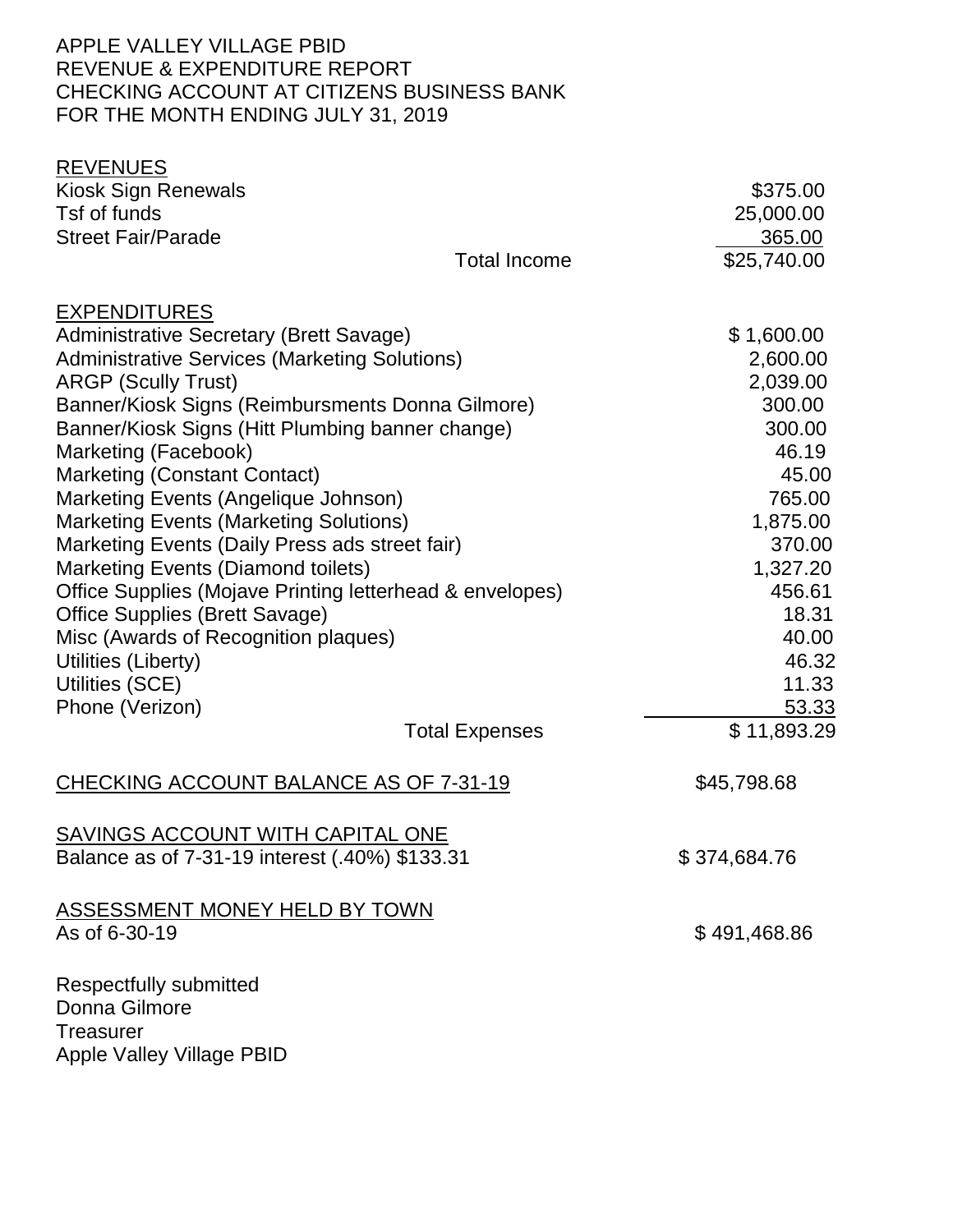# APPLE VALLEY VILLAGE PBID REVENUE & EXPENDITURE REPORT CHECKING ACCOUNT AT CITIZENS BUSINESS BANK FOR THE MONTH ENDING AUGUST 31, 2019

| <b>REVENUES</b>                                                   |                       |                    |
|-------------------------------------------------------------------|-----------------------|--------------------|
| <b>Kiosk Sign Renewals</b>                                        |                       | \$275.00           |
| <b>Street Fair/Parade</b>                                         |                       | 170.00             |
|                                                                   | <b>Total Income</b>   | \$445.00           |
| <b>EXPENDITURES</b>                                               |                       |                    |
| <b>Administrative Secretary (Marketing Solutions)</b>             |                       | 2,600.00           |
| Banner/Kiosk Signs(Namingit 4 U-kiosk sign)                       |                       | 21.55              |
| Banner/Kiosk Signs (Reimbursments Donna Gilmore)                  |                       | 300.00             |
| Insurance (Philadelphia Ins-cyber insurance)                      |                       | 31.00              |
| <b>Marketing (Constant Contact)</b>                               |                       | 45.00              |
| Marketing (Angelique Johnson)                                     |                       | 1,050.00           |
| Marketing (Wowie-website)                                         |                       | 582.60             |
| Marketing (Mojave Printing-newsletter)                            |                       | 1,752.34           |
| Marketing Events (MRV parade ads)                                 |                       | 800.00             |
| <b>Marketing Events (Marketing Solutions)</b>                     |                       | 1,875.00           |
| Marketing Events (radio ads)                                      |                       | 3,000.00<br>218.69 |
| Office Supplies (Eileen Vindiola copy machine)<br>Utilities (SCE) |                       | 10.43              |
| Phone (Verizon)                                                   |                       | 53.33              |
|                                                                   | <b>Total Expenses</b> | \$12,339.94        |
| CHECKING ACCOUNT BALANCE AS OF 8-31-19                            |                       | \$34,098.74        |
| SAVINGS ACCOUNT WITH CAPITAL ONE                                  |                       |                    |
| Balance as of 8-31-19 interest (.40%) \$127.07                    |                       | \$374,811.83       |
| <b>ASSESSMENT MONEY HELD BY TOWN</b><br>As of 6-30-19             |                       | \$491,468.86       |
| Respectfully submitted                                            |                       |                    |
| Donna Gilmore                                                     |                       |                    |
| <b>Treasurer</b>                                                  |                       |                    |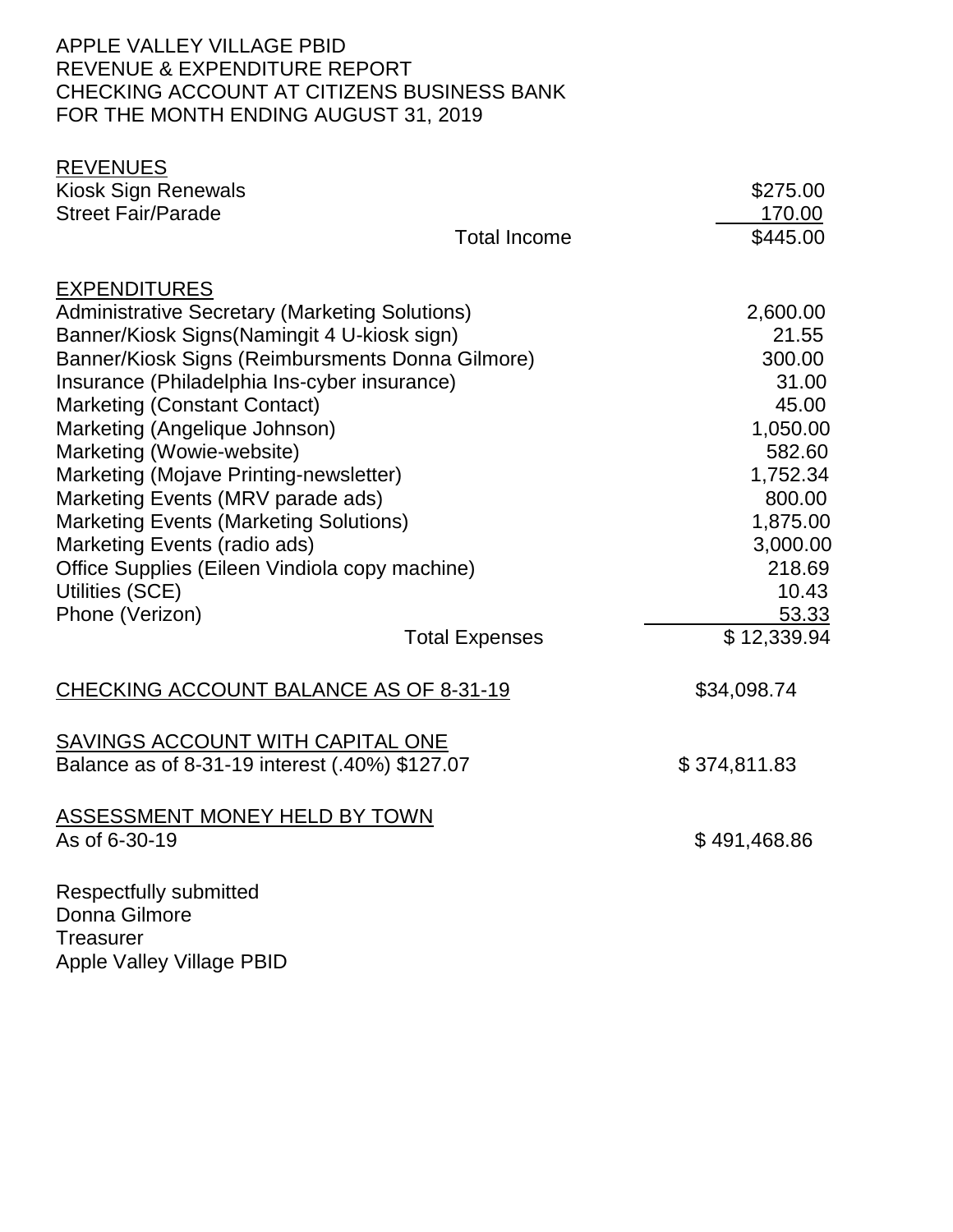# APPLE VALLEY VILLAGE PBID REVENUE & EXPENDITURE REPORT CHECKING ACCOUNT AT CITIZENS BUSINESS BANK FOR THE MONTH ENDING SEPTEMBER 30, 2019

| <b>REVENUES</b>                                       |                       |              |
|-------------------------------------------------------|-----------------------|--------------|
| <b>Kiosk Sign Renewals</b>                            |                       | \$50.00      |
| <b>Street Fair/Parade</b>                             |                       | 407.35       |
|                                                       | <b>Total Income</b>   | \$457.35     |
| <b>EXPENDITURES</b>                                   |                       |              |
| <b>Administrative Secretary (Marketing Solutions)</b> |                       | 2,600.00     |
| <b>Accounting (Daija Marie)</b>                       |                       | 1,100.00     |
| Banner/Kiosk Signs (Reimbursments Donna Gilmore)      |                       | 300.00       |
| Marketing (Facebook)                                  |                       | 99.53        |
| Marketing (Constant Contact)                          |                       | 45.00        |
| Marketing (Apple Valley Chamber-flyer insert)         |                       | 80.00        |
| Marketing (Wowie website)                             |                       | 448.20       |
| Marketing Event (Groovelabs)                          |                       | 4,063.00     |
| Marketing Events (Mojave Printing-parade flyers)      |                       | 233.77       |
| Marketing Events (MRV parade ads)                     |                       | 400.00       |
| <b>Marketing Events (Marketing Solutions)</b>         |                       | 1,875.00     |
| Marketing Events (health permit)                      |                       | 317.75       |
| Marketing Events (Mojave Printing-parade)             |                       | 830.25       |
| Marketing Events (Namingit4U-parade signs)            |                       | 565.69       |
| Marketing Events (Tops & Barricades)                  |                       | 210.00       |
| Marketing Events (Town of Apple Valley - Insurance)   |                       | 245.00       |
| Landscape/Capital Improvements (Merrill Johnson)      |                       | 18,474.00    |
| Utilities (SCE)                                       |                       | 11.30        |
| Utilities Liberty Utilities)                          |                       | 49.38        |
| Misc (Stripe refund chg)                              |                       | .60          |
| Phone (Verizon)                                       |                       | 53.92        |
|                                                       | <b>Total Expenses</b> | \$32,002.39  |
| CHECKING ACCOUNT BALANCE AS OF 9-30-19                |                       | \$27,553.70  |
| <b>SAVINGS ACCOUNT WITH CAPITAL ONE</b>               |                       |              |
| Balance as of 9-30-19 interest (.40%) \$116.17        |                       | \$349,927.97 |
| <b>ASSESSMENT MONEY HELD BY TOWN</b>                  |                       |              |
| As of 6-30-19                                         |                       | \$491,468.86 |
| <b>Respectfully submitted</b>                         |                       |              |
| Donna Gilmore                                         |                       |              |
| <b>Treasurer</b>                                      |                       |              |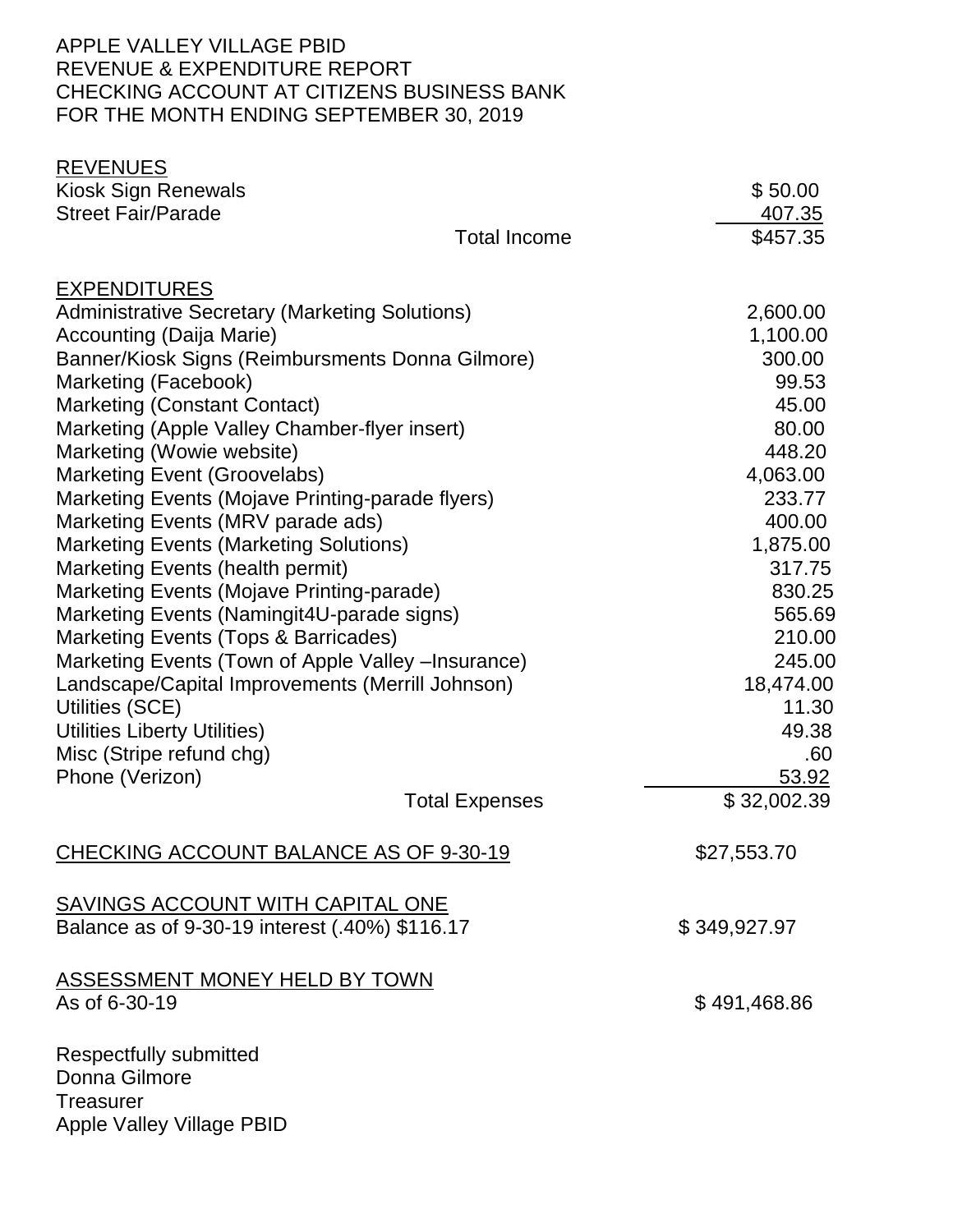# APPLE VALLEY VILLAGE PBID REVENUE & EXPENDITURE REPORT CHECKING ACCOUNT AT CITIZENS BUSINESS BANK FOR THE MONTH ENDING OCTOBER 31, 2019

| <b>REVENUES</b>                                       |                       |              |
|-------------------------------------------------------|-----------------------|--------------|
| <b>Transfer of Funds</b>                              |                       | \$25,000.00  |
| <b>Street Fair/Parade</b>                             |                       | 75.61        |
|                                                       | <b>Total Income</b>   | \$25,075.61  |
| <b>EXPENDITURES</b>                                   |                       |              |
| <b>Administrative Secretary (Marketing Solutions)</b> |                       | 2,600.00     |
| Banner/Kiosk Signs (Hitt Plumbing Banner change)      |                       | 700.00       |
| Banner/Kiosk Signs (Reimbursments Donna Gilmore)      |                       | 300.00       |
| <b>Marketing (Constant Contact)</b>                   |                       | 45.00        |
| Marketing (Facebook)                                  |                       | 127.11       |
| Marketing (Wowie-website)                             |                       | 103.80       |
| <b>Marketing Events (Bear Valley Rentals)</b>         |                       | 544.87       |
| Marketing Events (Prizes & donations-parade)          |                       | 1,900.00     |
| Marketing Events (Rusty Bull food)                    |                       | 280.00       |
| <b>Marketing Events (Daily Press-ads)</b>             |                       | 2,750.00     |
| Marketing Events (Henry Merenda-band)                 |                       | 500.00       |
| <b>Marketing Events (Marketing Solutions)</b>         |                       | 1,875.00     |
| Marketing Events (Insurance)                          |                       | 1,044.00     |
| Marketing Events (Golf Cart rental)                   |                       | 600.00       |
| Miscellaneous (bank charge)                           |                       | 12.00        |
| Office Supplies (Eileen Vindiola ink & paper)         |                       | 124.30       |
| Utilities (SCE)                                       |                       | 10.45        |
| Phone (Verizon)                                       |                       | 53.94        |
|                                                       | <b>Total Expenses</b> | \$13,570.47  |
| CHECKING ACCOUNT BALANCE AS OF 10-31-19               |                       | \$39,487.64  |
| <b>SAVINGS ACCOUNT WITH CAPITAL ONE</b>               |                       |              |
| Balance as of 10-31-19 interest (.40%) \$110.47       |                       | \$325,038.50 |
| <b>ASSESSMENT MONEY HELD BY TOWN</b>                  |                       |              |
| As of 6-30-19                                         |                       | \$491,468.86 |
| Respectfully submitted                                |                       |              |
| Donna Gilmore                                         |                       |              |
| <b>Treasurer</b>                                      |                       |              |
| <b>Apple Valley Village PBID</b>                      |                       |              |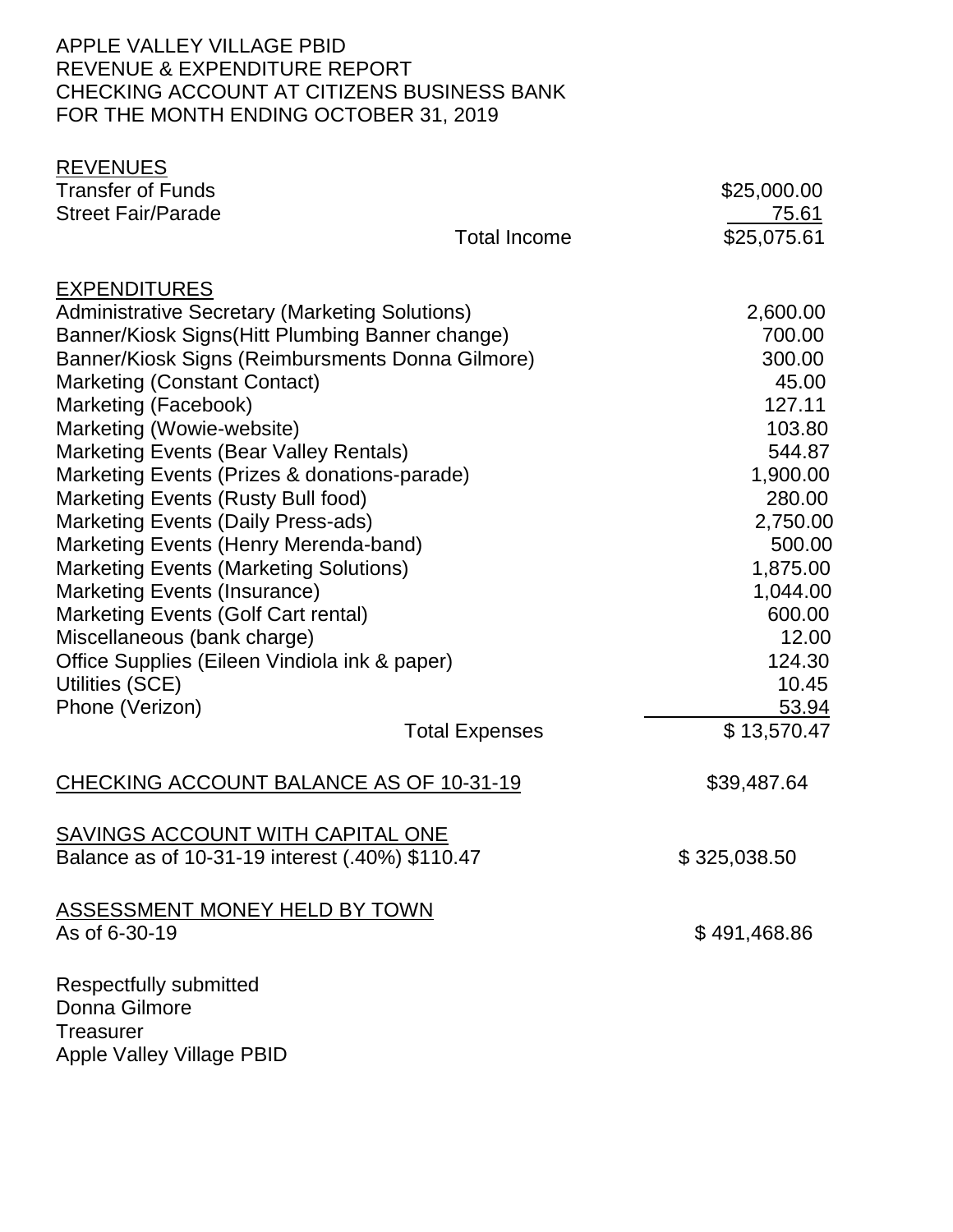# APPLE VALLEY VILLAGE PBID REVENUE & EXPENDITURE REPORT CHECKING ACCOUNT AT CITIZENS BUSINESS BANK FOR THE MONTH ENDING NOVEMBER 30, 2019

| <b>REVENUES</b><br>Town of Apple Valley (expenses for 2018-2019)                                                                                                                                                                                                                                                                                                                                                                                                                    | <b>Total Income</b>   | \$378,250.00<br>\$378,250.00                                                                                                                |
|-------------------------------------------------------------------------------------------------------------------------------------------------------------------------------------------------------------------------------------------------------------------------------------------------------------------------------------------------------------------------------------------------------------------------------------------------------------------------------------|-----------------------|---------------------------------------------------------------------------------------------------------------------------------------------|
| <b>EXPENDITURES</b><br><b>Administrative Secretary (Marketing Solutions)</b><br>Banner/Kiosk Signs(Hitt Plumbing Banner change)<br>Banner/Kiosk Signs (Reimbursments Donna Gilmore)<br>Marketing (Town of Apple Valley)<br><b>Marketing (Constant Contact)</b><br>Marketing (Facebook)<br>Marketing (Wowie-website)<br>Postage (P.O. Box rental)<br>Utilities (Liberty Utilities)<br>Specific plan (Town of Apple Valley)<br><b>Transfer of Funds to Savings</b><br>Phone (Verizon) | <b>Total Expenses</b> | 2,600.00<br>700.00<br>300.00<br>2,706.00<br>45.00<br>18.26<br>142.80<br>122.00<br>71.21<br>13,365.00<br>300,000.00<br>53.94<br>\$320,124.21 |
| CHECKING ACCOUNT BALANCE AS OF 11-30-19                                                                                                                                                                                                                                                                                                                                                                                                                                             |                       | \$97,613.33                                                                                                                                 |
| <b>SAVINGS ACCOUNT WITH CAPITAL ONE</b><br>Balance as of 11-30-19 interest (.40%) \$165.75                                                                                                                                                                                                                                                                                                                                                                                          |                       | \$625,204.22                                                                                                                                |
| ASSESSMENT MONEY HELD BY TOWN<br>As of 6-30-19                                                                                                                                                                                                                                                                                                                                                                                                                                      |                       | \$491,468.86                                                                                                                                |
| <b>Respectfully submitted</b>                                                                                                                                                                                                                                                                                                                                                                                                                                                       |                       |                                                                                                                                             |

Donna Gilmore **Treasurer** Apple Valley Village PBID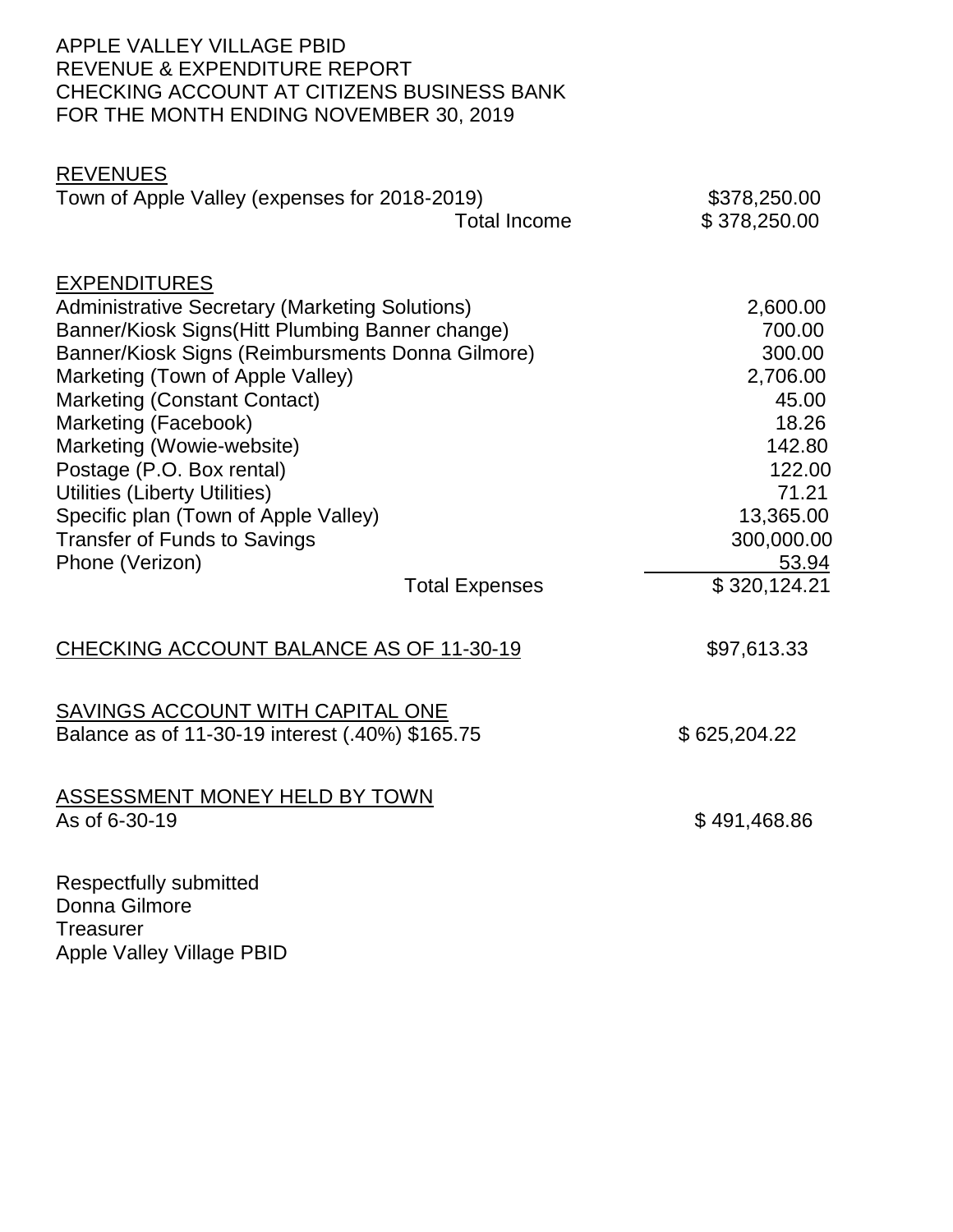# APPLE VALLEY VILLAGE PBID REVENUE & EXPENDITURE REPORT CHECKING ACCOUNT AT CITIZENS BUSINESS BANK FOR THE MONTH ENDING DECEMBER 31, 2019

| <b>REVENUES</b><br>Kiosk signs                                                                                                                                                                                                                                                                                                                                                                                                                                                                               | <b>Total Income</b>   | \$125.00<br>\$125.00                                                                                                                          |
|--------------------------------------------------------------------------------------------------------------------------------------------------------------------------------------------------------------------------------------------------------------------------------------------------------------------------------------------------------------------------------------------------------------------------------------------------------------------------------------------------------------|-----------------------|-----------------------------------------------------------------------------------------------------------------------------------------------|
| <b>EXPENDITURES</b><br><b>Administrative Secretary (Marketing Solutions)</b><br>Banner/Kiosk Signs (Hitt Plumbing Kiosk repair)<br>Banner/Kiosk Signs (Reimbursments Donna Gilmore)<br>Insurance (Philadelphia Ins Co)<br>Marketing (Wowie-website)<br>Marketing (Wowie-website)<br><b>Marketing (Constant Contact)</b><br>Marketing (Chamber membership)<br>Marketing (Mojave Printing-newsletter & directory)<br>Postage (stamps for ballot mailing)<br>Utilities (SCE)<br><b>Taxes</b><br>Phone (Verizon) | <b>Total Expenses</b> | 2,600.00<br>600.00<br>300.00<br>1,979.00<br>445.00<br>112.80<br>45.00<br>325.00<br>2,592.82<br>99.00<br>21.36<br>26.00<br>53.94<br>\$9,199.92 |
| CHECKING ACCOUNT BALANCE AS OF 12-31-19                                                                                                                                                                                                                                                                                                                                                                                                                                                                      |                       | \$88,538.41                                                                                                                                   |
| SAVINGS ACCOUNT WITH CAPITAL ONE<br>Balance as of 12-31-19 interest (.40%) \$212.03                                                                                                                                                                                                                                                                                                                                                                                                                          |                       | \$625,416.25                                                                                                                                  |
| <b>ASSESSMENT MONEY HELD BY TOWN</b><br>As of 6-30-19                                                                                                                                                                                                                                                                                                                                                                                                                                                        |                       | \$491,468.86                                                                                                                                  |
| <b>Respectfully submitted</b><br>Donna Gilmore<br><b>Treasurer</b>                                                                                                                                                                                                                                                                                                                                                                                                                                           |                       |                                                                                                                                               |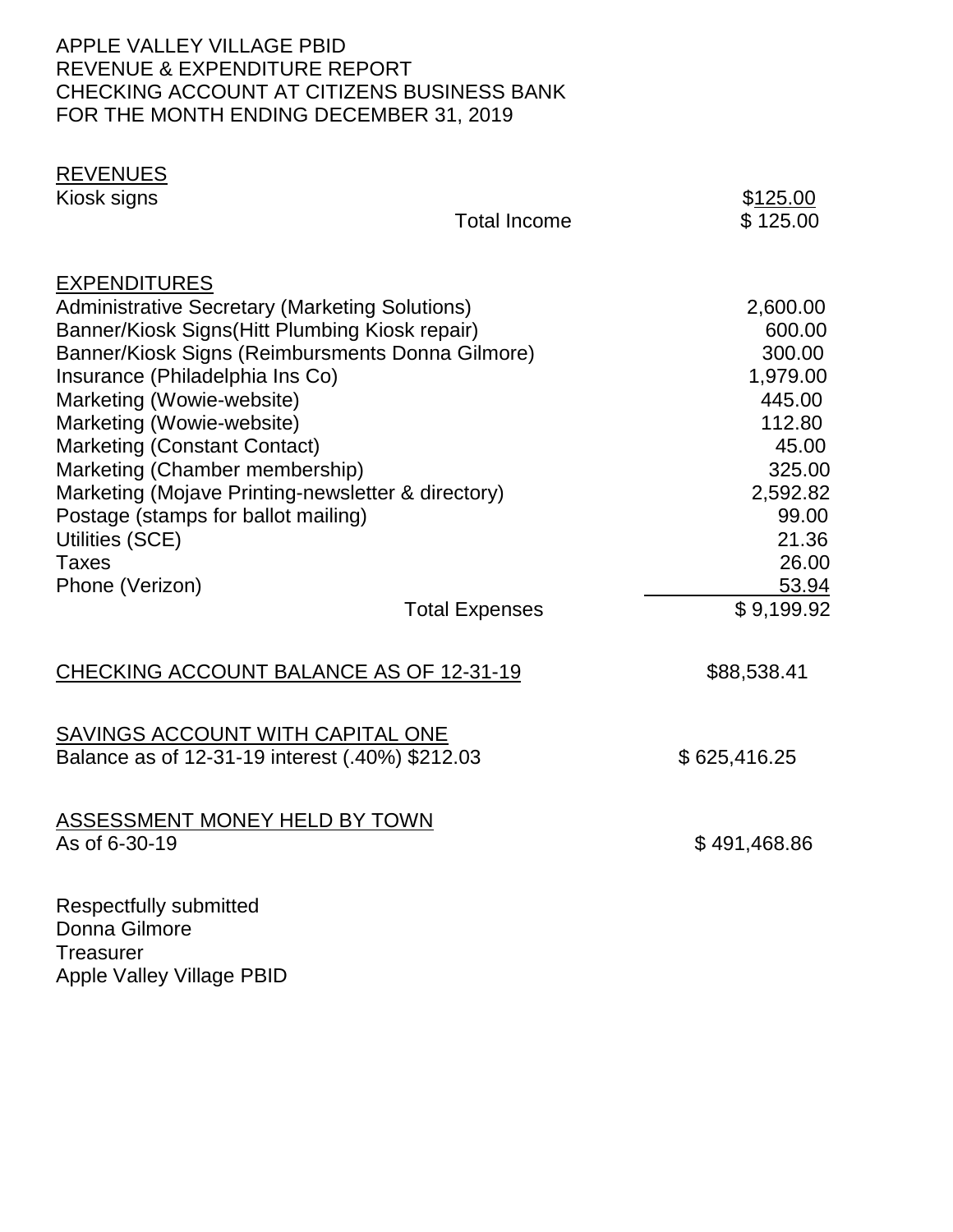# APPLE VALLEY VILLAGE PBID REVENUE & EXPENDITURE REPORT CHECKING ACCOUNT AT CITIZENS BUSINESS BANK FOR THE MONTH ENDING JANUARY 31, 2020

# REVENUES

None

| <b>EXPENDITURES</b>                                                                |              |
|------------------------------------------------------------------------------------|--------------|
| <b>Administrative Secretary (Marketing Solutions)</b>                              | 2,600.00     |
| Banner/Kiosk Signs (Hitt Plumbing Banner change)                                   | 700.00       |
| Banner/Kiosk Signs (Reimbursments Donna Gilmore)                                   | 300.00       |
| Banner/Kiosk Signs (Namingit4u kiosk signs)                                        | 107.75       |
| <b>Marketing (Constant Contact)</b>                                                | 45.00        |
| Marketing (Mojave Printing-newsletter)                                             | 1,766.55     |
| Marketing Events (Christmas lighting contest)                                      | 700.00       |
| Postage (stamps)                                                                   | 55.00        |
| Utilities (Liberty Utilities)                                                      | 61.97        |
| Phone (Verizon)                                                                    | 53.97        |
| <b>Total Expenses</b>                                                              | \$6,390.24   |
| CHECKING ACCOUNT BALANCE AS OF 1-31-20                                             | \$82,148.17  |
| SAVINGS ACCOUNT WITH CAPITAL ONE<br>Balance as of 1-31-20 interest (.40%) \$211.52 | \$625,627.77 |
|                                                                                    |              |
| ASSESSMENT MONEY HELD BY TOWN<br>As of 6-30-19                                     | \$491,468.86 |
| Respectfully submitted<br>$\mathsf{D}$ $\mathsf{D}$ l                              |              |

Donna Gilmore **Treasurer**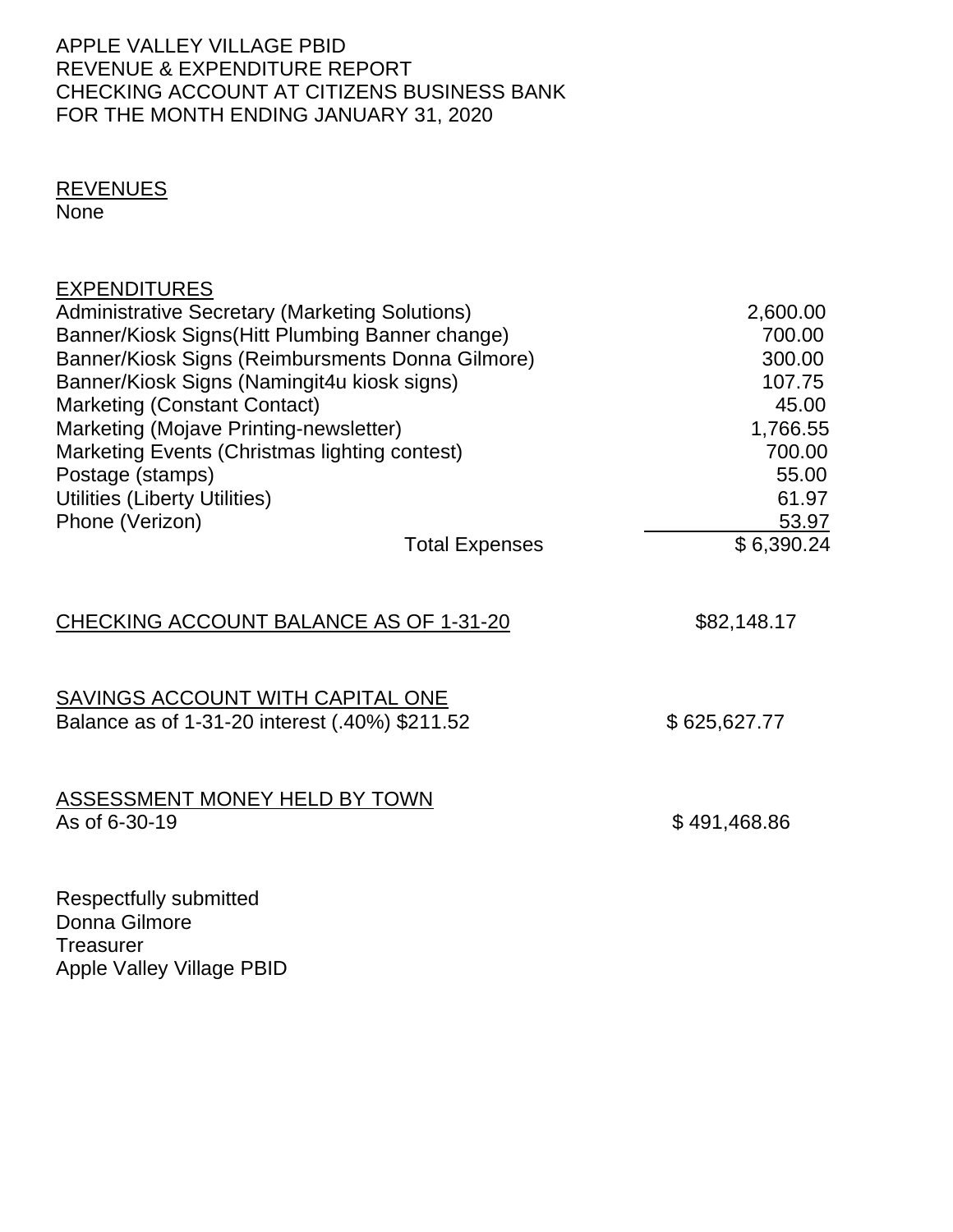# APPLE VALLEY VILLAGE PBID REVENUE & EXPENDITURE REPORT CHECKING ACCOUNT AT CITIZENS BUSINESS BANK FOR THE MONTH ENDING FEBRUARY 29, 2020

# REVENUES

None

| <b>EXPENDITURES</b>                                   |                       |              |
|-------------------------------------------------------|-----------------------|--------------|
| <b>Administrative Secretary (Marketing Solutions)</b> |                       | 2,600.00     |
| Banner/Kiosk Signs (Reimbursments Donna Gilmore)      |                       | 300.00       |
| <b>Marketing (Constant Contact)</b>                   |                       | 45.00        |
| Office Supplies (tax forms)                           |                       | 4.73         |
| Phone (Verizon)                                       |                       | 53.97        |
|                                                       | <b>Total Expenses</b> | \$3,003.70   |
|                                                       |                       |              |
| CHECKING ACCOUNT BALANCE AS OF 2-29-20                |                       | \$79,144.47  |
|                                                       |                       |              |
| SAVINGS ACCOUNT WITH CAPITAL ONE                      |                       |              |
| Balance as of 2-29-20 interest (.40%) \$197.94        |                       | \$625,825.71 |
|                                                       |                       |              |
| ASSESSMENT MONEY HELD BY TOWN                         |                       |              |
| As of 6-30-19                                         |                       | \$491,468.86 |
|                                                       |                       |              |
| Respectfully submitted                                |                       |              |
| Donna Gilmore                                         |                       |              |
| <b>T.AAAA.</b>                                        |                       |              |

Treasurer Apple Valley Village PBID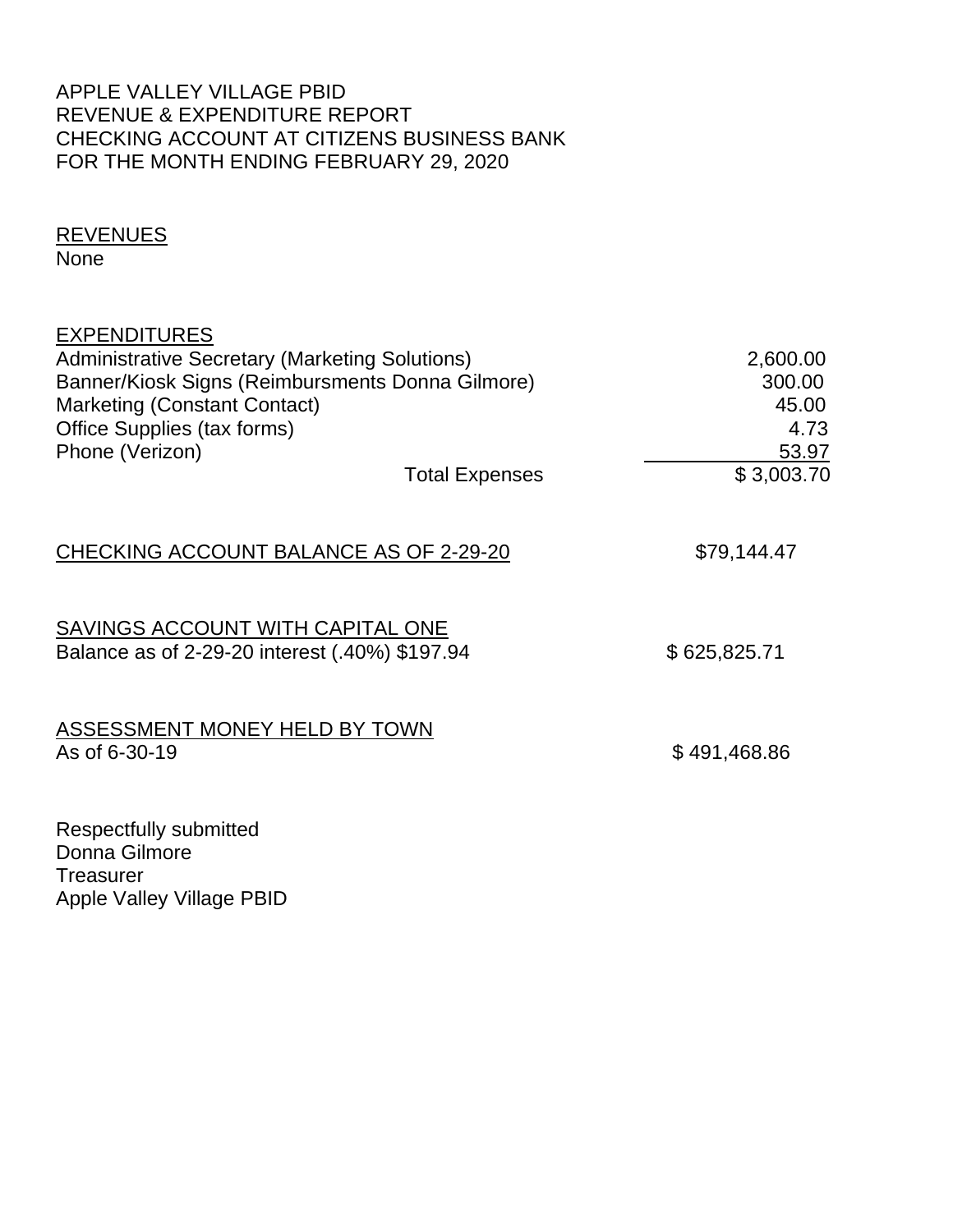# APPLE VALLEY VILLAGE PBID REVENUE & EXPENDITURE REPORT CHECKING ACCOUNT AT CITIZENS BUSINESS BANK FOR THE MONTH ENDING MARCH 31, 2020

| <b>REVENUES</b><br>Kiosk Signs                                                                                                                                                                                                                                                                                                                                                                                                                 | <b>TOTAL</b> | 325.00<br>325.00                                                                                                   |
|------------------------------------------------------------------------------------------------------------------------------------------------------------------------------------------------------------------------------------------------------------------------------------------------------------------------------------------------------------------------------------------------------------------------------------------------|--------------|--------------------------------------------------------------------------------------------------------------------|
| <b>EXPENDITURES</b><br><b>Administrative Secretary (Marketing Solutions)</b><br>Banner/Kiosk Signs (Reimbursments Donna Gilmore)<br><b>Marketing (Constant Contact)</b><br>Marketing (AV Community Resource Foundation)<br>Marketing (Optimist Club of AV-flags)<br>Marketing (Wowie-website)<br><b>Marketing Events (Marketing Solutions)</b><br>Utilities (SCE)<br>Utilities (Liberty Utilities)<br>Phone (Verizon)<br><b>Total Expenses</b> |              | 2,600.00<br>300.00<br>45.00<br>1,000.00<br>1,000.00<br>216.20<br>1,875.00<br>33.35<br>35.69<br>53.97<br>\$7,159.21 |
| CHECKING ACCOUNT BALANCE AS OF 3-31-20                                                                                                                                                                                                                                                                                                                                                                                                         |              | \$72,310.26                                                                                                        |
| SAVINGS ACCOUNT WITH CAPITAL ONE<br>Balance as of 3-31-20 interest (.40%) \$211.66                                                                                                                                                                                                                                                                                                                                                             |              | \$626,037.37                                                                                                       |
| ASSESSMENT MONEY HELD BY TOWN<br>As of 6-30-19                                                                                                                                                                                                                                                                                                                                                                                                 |              | \$491,468.86                                                                                                       |
| <b>Respectfully submitted</b><br>Donna Gilmore<br><b>Treasurer</b><br><b>Apple Valley Village PBID</b>                                                                                                                                                                                                                                                                                                                                         |              |                                                                                                                    |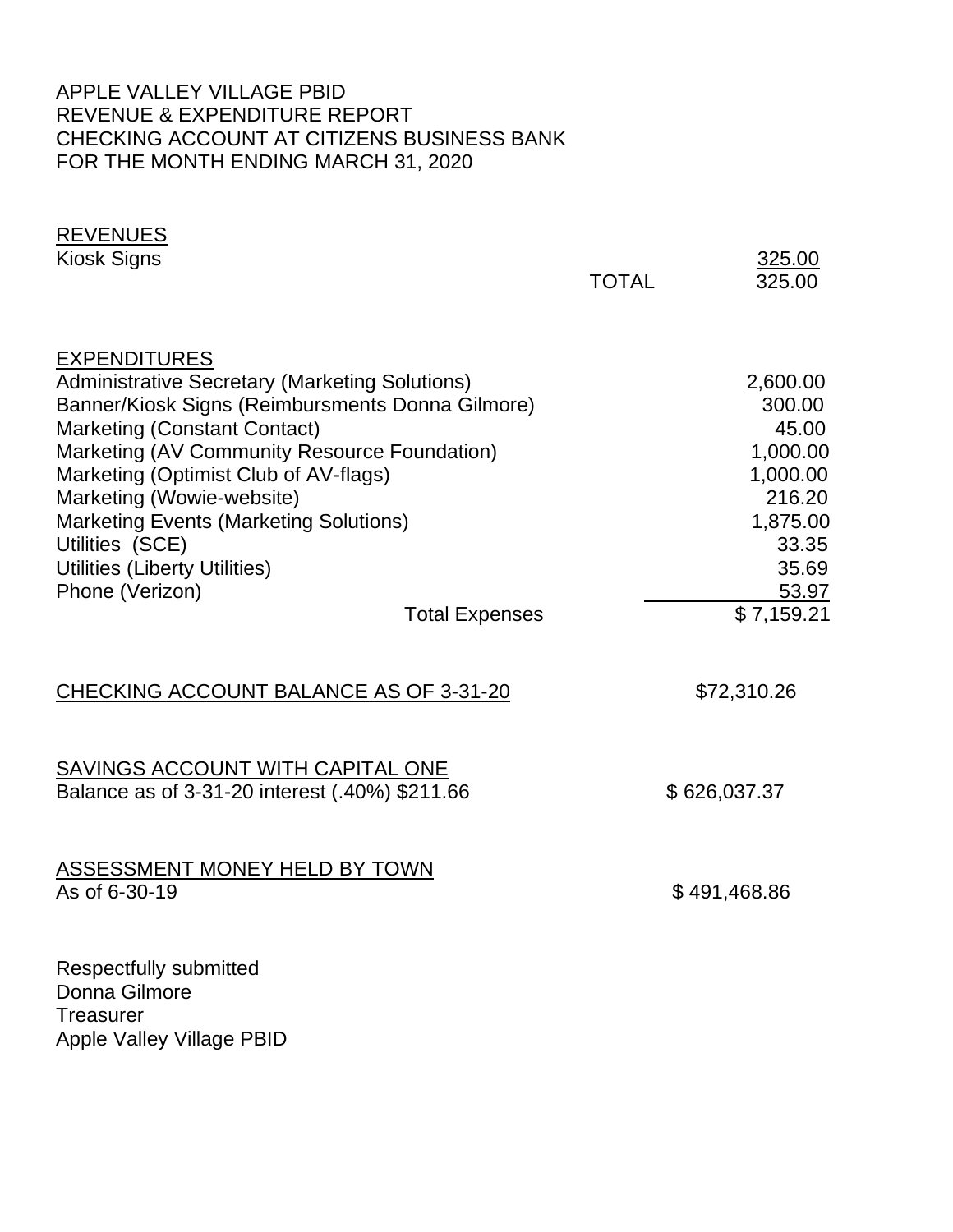# APPLE VALLEY VILLAGE PBID REVENUE & EXPENDITURE REPORT CHECKING ACCOUNT AT CITIZENS BUSINESS BANK FOR THE MONTH ENDING APRIL 30, 2020

| <b>REVENUES</b><br>Kiosk Signs                                                                                                                                                                                                                                                                                                                                                                                                                                   | <b>TOTAL</b> | \$25.00<br>\$25.00                                                                                              |
|------------------------------------------------------------------------------------------------------------------------------------------------------------------------------------------------------------------------------------------------------------------------------------------------------------------------------------------------------------------------------------------------------------------------------------------------------------------|--------------|-----------------------------------------------------------------------------------------------------------------|
| <b>EXPENDITURES</b><br><b>Administrative Secretary (Marketing Solutions)</b><br>Banner/Kiosk Signs (Reimbursments Donna Gilmore)<br><b>Marketing (Constant Contact)</b><br>Marketing (Go Daddy-Website renewal)<br>Marketing (Town of Apple Valley)<br>Marketing Events (Nickie Bollinger-refund street fair)<br><b>Marketing Events (Marketing Solutions)</b><br>Taxes (Sec of State filing fee)<br>Utilities (SCE)<br>Phone (Verizon)<br><b>Total Expenses</b> |              | 2,600.00<br>300.00<br>45.00<br>167.38<br>2,706.00<br>20.00<br>1,875.00<br>25.00<br>10.83<br>53.89<br>\$7,803.08 |
| CHECKING ACCOUNT BALANCE AS OF 4-30-20                                                                                                                                                                                                                                                                                                                                                                                                                           |              | \$64,532.18                                                                                                     |
| SAVINGS ACCOUNT WITH CAPITAL ONE<br>Balance as of 4-30-20 interest (.40%) \$204.90                                                                                                                                                                                                                                                                                                                                                                               |              | \$626,242.27                                                                                                    |
| <b>ASSESSMENT MONEY HELD BY TOWN</b><br>As of 6-30-19                                                                                                                                                                                                                                                                                                                                                                                                            |              | \$491,468.86                                                                                                    |
| Respectfully submitted<br>Donna Gilmore<br><b>Treasurer</b><br><b>Apple Valley Village PBID</b>                                                                                                                                                                                                                                                                                                                                                                  |              |                                                                                                                 |